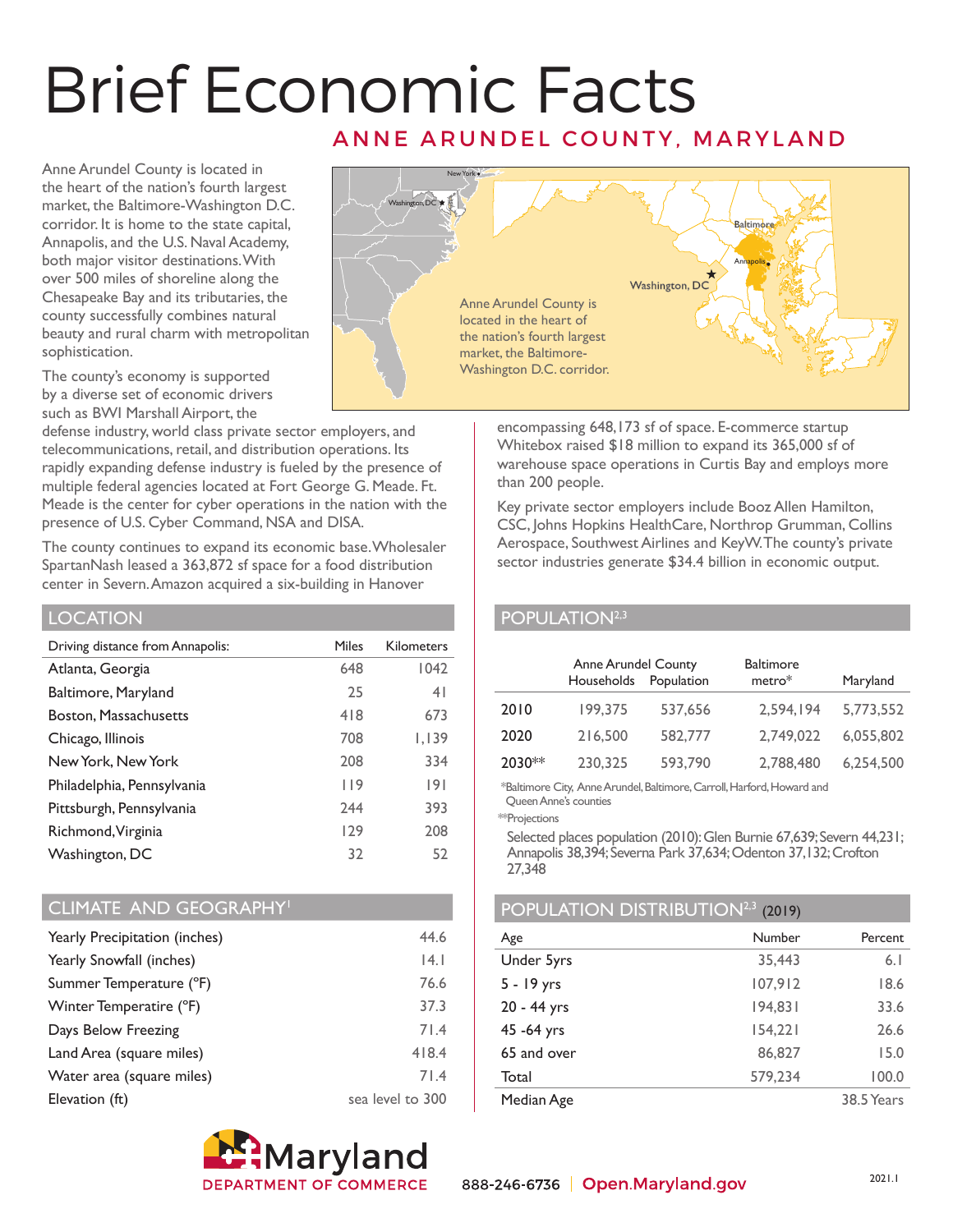# Brief Economic Facts | ANNE ARUNDEL COUNTY, MARYLAND

| LABOR AVAILABILITY <sup>3,4,5</sup><br>(BY PLACE OF RESIDENCE) |                   |                        |  |  |
|----------------------------------------------------------------|-------------------|------------------------|--|--|
| Civilian Labor Force (2019 avg.)                               | County            | Labor Mkt.<br>Area $*$ |  |  |
| Total civilian labor force                                     | 317,780           | 1,769,166              |  |  |
| Employment                                                     | 308,068           | 1,703,226              |  |  |
| Unemployment                                                   | 9.712             | 65.940                 |  |  |
| Unemployment rate                                              | 3.06%             | 3.73%                  |  |  |
| Residents commuting outside the county<br>to work (2015-2019)  | Number<br>124,764 | Percent<br>41.4%       |  |  |
| Employment in selected occupations (2015-2019)                 |                   |                        |  |  |
| Management, business, science and arts                         | 141,886           | 48.5                   |  |  |
| Service                                                        | 45345             | 15.5                   |  |  |
| Sales and office                                               | 59972             | 20.5                   |  |  |
| Production, transp. and material moving                        | 23989             | 8.2                    |  |  |
| *Prince George's, Anne Arundel and Montgomery counties, MD and |                   |                        |  |  |

\*Prince George's, Anne Arundel and Montgomery counties, MD and Washington, D.C.

# MAJOR EMPLOYERS<sup>6,7</sup> (2019-2020)

| Employer                                                                | Product/Service                                 | Employment |
|-------------------------------------------------------------------------|-------------------------------------------------|------------|
| Ft. George G. Meade*                                                    | Military installation                           | 54,000     |
| Northrop Grumman                                                        | Electronic surveillance<br>products             | 8.465      |
| Southwest Airlines                                                      | Airline                                         | 4,835      |
| Anne Arundel Health System                                              | Medical services                                | 4,000      |
| Live! Casino & Hotel                                                    | Casino gaming, lodging                          | 3,000      |
| University of Maryland<br><b>Baltimore Washington</b><br>Medical Center | Medical services                                | 2,930      |
| U.S. Naval Academy / Naval<br>Support Activity*                         |                                                 | 2.340      |
| Booz Allen Hamilton                                                     | Strategy management,<br>technology services     | 2,100      |
| <b>Anne Arundel Community</b><br>College                                | Higher education                                | 1,940      |
| Allegis Group                                                           | HQ / technology and<br>administrative placement | 1,500      |
| CSC                                                                     | <b>IT</b> services                              | 1,230      |
| Johns Hopkins Healthcare                                                | Medical services                                | 855        |
| <b>Collins Aerospace</b>                                                | Avionics telecom systems                        | 750        |
| <b>KeyW</b>                                                             | <b>IT</b> services                              | 700        |
| Verizon                                                                 | Telecommunications                              | 560        |
| Lockheed Martin                                                         | Systems engineering<br>software                 | 490        |
| <b>AT&amp;T Services</b>                                                | Telecommunications                              | 350        |

Excludes post offices,state and local governments, national retail and national foodservice; includes higher education

 \*Employee counts for federal and military facilities exclude contractors to the extent possible; embedded contractors may be included

### EMPLOYMENT4 (2020)

|                                         | Estab- | Annual               |         | Avg. Wkly. |
|-----------------------------------------|--------|----------------------|---------|------------|
| Industry                                |        | lishments Avg. Empl. | Empl.%  | Wage       |
| <b>Federal Government</b>               | 99     | 13,774               | 5.40    | \$1,874    |
| <b>State Government</b>                 | 77     | 11,906               | 4.67    | 1,261      |
| Local Government                        | 6      | 21,058               | 8.26    | 1,124      |
| <b>Private Sector</b>                   | 15,209 | 208,285              | 81.67   | 1,286      |
| Natural resources and<br>mining         | 29     | 277                  | 0.11    | 1,062      |
| Construction                            | 1,763  | 19,282               | 7.56    | 1,389      |
| Manufacturing                           | 331    | 12,925               | 5.07    | 2,331      |
| Trade, Transportation,<br>and utilities | 2,981  | 52,490               | 20.58   | 1,024      |
| Information                             | 167    | 1,771                | 0.69    | 2,024      |
| <b>Financial activities</b>             | 1,447  | 10,515               | 4.12    | 1,745      |
| Professional and<br>business services   | 3,590  | 44.512               | 17.45   | 1,780      |
| <b>Education and health</b><br>services | 1,760  | 31,849               | 12.49   | 1,096      |
| Leisure and hospitality                 | 1,552  | 26,356               | 10.33   | 485        |
| <b>Other Services</b>                   | 1,583  | 8,306                | 3.26    | 980        |
| Total                                   | 15,546 | 255,024              | 100.00% | 1,303      |

Includes civilian employment only

# HOURLY WAGE RATES<sup>4</sup> (2019)

| Selected Occupations                | Median  | Entry | <b>Skilled</b> |
|-------------------------------------|---------|-------|----------------|
| Accountants                         | 34.2    | 22.72 | 51.99          |
| Biological technicians              | 22.11   | 18.65 | 25.83          |
| Bookkeeping/accounting clerks       | 21.71   | 14.25 | 26.42          |
| Computer hardware engineers         | 60.20   | 41.24 | 70.16          |
| Computer systems analysts           | 47.68   | 29.81 | 61.7           |
| Computer user support specialists   | 29.9    | 20.25 | 37.18          |
| Customer service represenatives     | 17.09   | 1.8   | 20.98          |
| Electrical engineers                | 54.95   | 38.25 | 71.67          |
| Electronics engineering technicians | 36.99   | 26.7  | 44.53          |
| Freight, stock and material movers  | \$14.76 | 11.13 | 19.03          |
| Industrial truck operators          | 21.83   | 12.62 | 26.21          |
| Information security analyst        | 48.14   | 32.36 | 61.57          |
| Inspectors, testers, sorters        | 26.61   | 16.23 | 32.72          |
| <b>Machinists</b>                   | 29.67   | 23.87 | 34.17          |
| Maintenance workers, machinery      | 21.22   | 16.73 | 28.27          |
| Mechanical Engineers                | 52.83   | 35.81 | 63.42          |
| Network support specialists         | 31.83   | 25.63 | 38.4           |
| Packaging/filling machine operators | 15.82   | 15.82 | 17.20          |
| Packers and packagers hand          | 13.06   | 13.06 | 16.34          |
| Secretaries                         | 21.10   | 21.10 | 25.50          |
| Shipping/receiving clerks           | 17.62   | 17.62 | 22.13          |
| Stock clerks and order fillers      | 11.97   | 11.97 | 14.94          |
| Team assemblers                     | \$21.47 | 14.51 | 27.96          |
| <b>Telemarketer</b>                 | 16.44   | 12.07 | 18.79          |

Wages are an estimate of what workers might expect to receive in Anne Arundel County and may vary by industry, employer and locality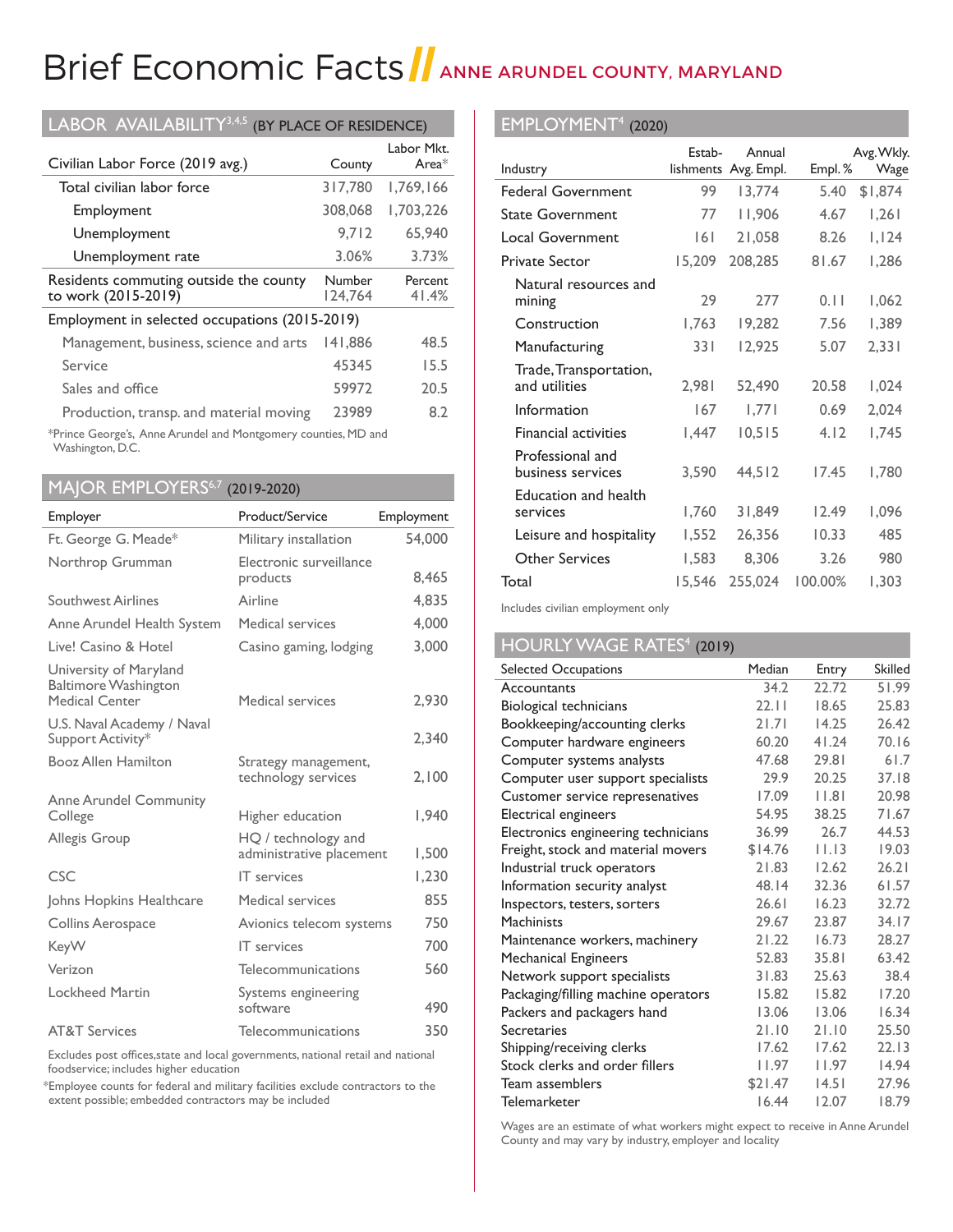# Brief Economic Facts ANNE ARUNDEL COUNTY, MARYLAND

| <b>SCHOOLS AND COLLEGES3,8</b>                                                |            |         |  |
|-------------------------------------------------------------------------------|------------|---------|--|
| Educational Attainment - age 25 & over (2015-2019)                            |            |         |  |
| High school graduate or higher                                                |            | 92.43%  |  |
| Bachelor's degree or higher                                                   |            | 41.75%  |  |
| <b>Public Schools</b>                                                         |            |         |  |
| Number: 81 elementary; 20 middle/comb.; 13 high; 2 career/<br>tech, 2 charter |            |         |  |
| Enrollment: 83,044                                                            |            |         |  |
| Cost per pupil: \$13,013                                                      |            |         |  |
| Students per teacher: 14.6                                                    |            |         |  |
| High school career / tech enrollment: 10,223                                  |            |         |  |
| High school graduates: 5, 167                                                 |            |         |  |
| Nonpublic Schools Number: 121                                                 |            |         |  |
| Higher Education (2019)                                                       | Enrollment | Degrees |  |
| 2-year institution                                                            |            |         |  |
| <b>Anne Arundel Community College</b>                                         | l I,948    | 2,451   |  |
| 4-year institutions                                                           |            |         |  |
| St. John's College - 463                                                      | 453        | 107     |  |
| United States Naval Academy - 4,495                                           | 4.495      | 1,057   |  |

#### TAX RATES<sup>9</sup>

|                                                                                                                                                                                                                                                                                                                      | Prince George's<br>County | Maryland        |
|----------------------------------------------------------------------------------------------------------------------------------------------------------------------------------------------------------------------------------------------------------------------------------------------------------------------|---------------------------|-----------------|
| Corporate Income Tax (2020)                                                                                                                                                                                                                                                                                          | none                      | 8.25%           |
| Base - federal taxable income                                                                                                                                                                                                                                                                                        |                           |                 |
| Personal Income Tax (2020)                                                                                                                                                                                                                                                                                           |                           | 2.81% 2.0-5.75% |
| Base - federal adjusted gross income<br>*Graduated rate peaking at 5.75% on taxable income over \$300,000                                                                                                                                                                                                            |                           |                 |
| Sales & Use Tax (2020)                                                                                                                                                                                                                                                                                               | none                      | 6.0%            |
| Exempt – sales for resale; manufacturer's purchase of raw materials;<br>manufacturing machinery and equipment; purchases of materials and<br>equipment used in R&D and testing of finished products; purchases<br>of computer programs for reproduction or incorporation into<br>another computer program for resale |                           |                 |

#### Real Property Tax (FY 21) \$0.9340 \$0.1120

Effective rate per \$100 of assessed value

 In an incorporated area, the county rate will vary and a municipal rate will also apply

#### Business Personal Prop. Tax (FY 21) \$2.3350 none

Rate per \$100 of depreciated value

 Exempt – manufacturing and R&D machinery, equipment, materials and supplies; manufacturing, R&D and warehousing inventory In an incorporated area, a municipal rate may also apply; municipal exemptions may be available

#### Major Tax Credits Available

 Enterprise Zone, Job Creation, More Jobs for Marylanders, R&D, New Jobs, Biotechnology and Cybersecurity Investment, A&E District

#### INCOME3 (2015-2019)

|                         | <b>Percent Households</b> |           |              |
|-------------------------|---------------------------|-----------|--------------|
| <b>Distribution</b>     | Anne Arundel<br>County.   | Maryland  | U.S.         |
| Under \$25,000          | 8.50%                     | 13.10%    | 19.20%       |
| \$25,000 - \$49,999     | 12.90%                    | 17.00%    | 21.20%       |
| \$50,000 - \$74,999     | 14.50%                    | 15.30%    | 17.20%       |
| \$75,000 - \$99,999     | 13.70%                    | 13.20%    | 12.70%       |
| $$100,000 - $149,999$   | 22.3%                     | 19.00%    | 15.10%       |
| $$150,000 - $199,999$   | 13.10%                    | 10.50%    | 6.80%        |
| \$200,000 and over      | 15.10%                    | 12.70%    | 7.70%        |
| Median household        | \$100,798                 | \$84,805  | \$62,843     |
| Average household       | \$124,685                 | \$111,417 | \$88,607     |
| Per Capita              | \$46,629                  | \$42,122  | \$34,103     |
| Total income (millions) | \$26,161                  | \$245,697 | \$10.699.831 |

#### HOUSING<sup>3,10</sup>

#### Occupied Units (2015-2019) 209,814 (74.2% owner occupied)

#### Housing Transactions

| Units Sold           | 11.247    |
|----------------------|-----------|
| Median Selling Price | \$450,652 |

\*All multiple listed properties excludes auctions and FSBO

#### BUSINESS AND INDUSTRIAL PROPERTY6

The commercial real estate market consists of more than 70 business parks situated throughout the county with concentration in the BWI Business District, Annapolis, and western Anne Arundel County.

National Business Park - 500-acre property directly across Route 295 from Ft. Meade; 29 bldgs. totaling 3.8 million sf Class A office, SCIF,ATFP, and data center space.

Annapolis Town Center - 2 million sf open-air mixed use center located in Annapolis just off Route 50; 557,000 sf of Retail anchored byWhole Foods and Target, 45,000 sf Class A office space, and 550 luxury multi-family units

Preston Gateway - 113-acre property in Hanover; 4 buildings with approximately 1.1 million sf of Class A warehouse space. Major tenants include Oceaneering Entertainment Systems & Mantech.

| Market Profile Data (2019)     | Low       | High      | Average   |
|--------------------------------|-----------|-----------|-----------|
| $Land - cost per acre$         |           |           |           |
| Industrial                     | \$200,000 | 500,000   | 325,000   |
| Office                         | \$200,000 | \$600,000 | \$350,000 |
| Rental Rates - per square foot |           |           |           |
| Warehouse / Industrial         | \$4.25    | \$8.75    | \$5.75    |
| Flex / R&D / Technology        | \$7.00    | \$13.00   | \$9.50    |
| Class A Office                 | \$22.00   | \$37.00   | \$26.00   |